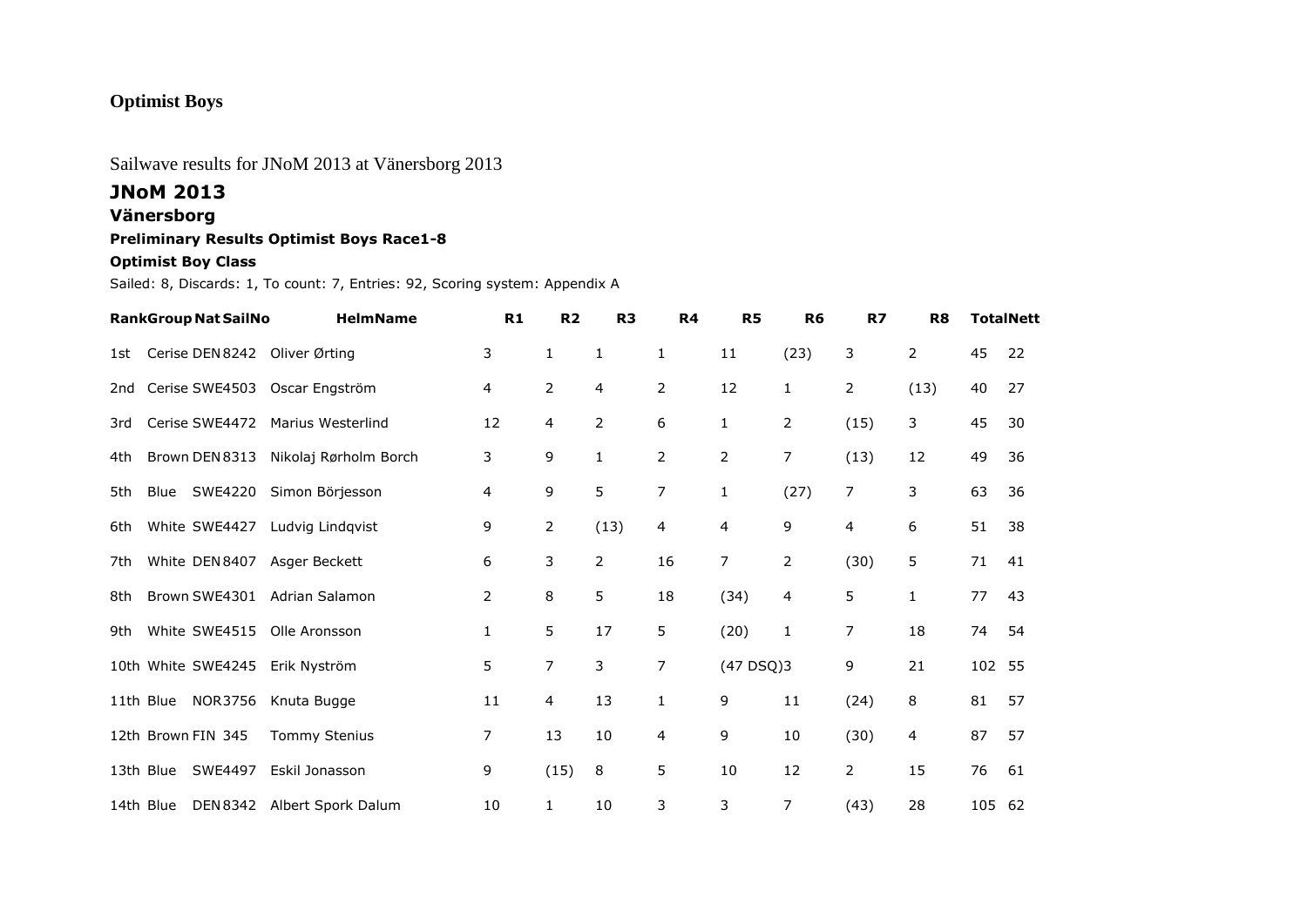| 15th White FIN 910                     | Otto Laakso                       | 13             | 6  | 6    | 14         | 6              | 11              | (17)         | 7            | 80      | 63      |
|----------------------------------------|-----------------------------------|----------------|----|------|------------|----------------|-----------------|--------------|--------------|---------|---------|
| 16th Cerise FIN 973                    | Robin Berner                      | 11             | 12 | 3    | (22)       | 10             | 5               | 16           | 9            | 88      | 66      |
| 17th Cerise SWE4351                    | Carl Hörfelt                      | $\overline{2}$ | 3  | (31) | 20         | 5              | 8               | 19           | 10           | 98      | 67      |
| 18th Cerise FIN 464                    | Aku Tapper                        | 20             | 5  | 16   | 10         | 13             | 10              | $\mathbf{1}$ | (31)         | 106 75  |         |
| 19th White SWE4525                     | Fabian Magnusson                  | $\overline{7}$ | 22 | 4    | 8          | 19             | 12              | 5            | (23)         | 100 77  |         |
| 20th Blue FIN 845                      | Lucas Karlemo                     | 22             | 10 | 14   | 13         | 16             | 4               | (33)         | 2            | 114 81  |         |
| 21st Cerise DEN 8460                   | Rasmus Lumbye Mikkelsen           | 17             | 6  | 6    | 19         | 17             | 17              | (23)         | 5            | 110 87  |         |
| 22nd Brown FIN 970                     | Mainio Ormio                      | $\mathbf{1}$   | 7  | 14   | 25         | 6              | 5               | (32)         | 30           | 120 88  |         |
| 23rd Blue SWE4417                      | Markus Warvne                     | 23             | 23 | 7    | 11         | (28)           | 6               | 16           | 4            | 118 90  |         |
| 24th Brown DEN 8461 Jonas Ullmann      |                                   | 17             | 31 | 7    | 6          | (47 OCS)6      |                 | 10           | 15           | 139 92  |         |
| 25th Blue                              | DEN 8437 Sebastian Wiegand Møller | 5              | 14 | 11   | (47 DSQ)18 |                | 26              | 3            | 16           | 140 93  |         |
| 26th Blue SWE4215                      | Joel Warvne                       | 18             | 11 | 20   | 10         | $\overline{2}$ | (21)            | 19           | 14           | 115 94  |         |
| 27th Cerise SWE4411 Hugo Järudd        |                                   | 25             | 10 | (29) | 15         | 18             | 9               | 20           | 8            |         | 134 105 |
| 28th White FIN 809                     | Joakim Svinhufvud                 | 8              | 12 | 22   | 18         | 12             | (34)            | 8            | 26           |         | 140 106 |
| 29th White NOR3595                     | Rolf Peder Flem Gjerstad          | 14             | 8  | 9    | 3          |                | (47 OCS) 47 OCS | 10           | 19           |         | 157 110 |
| 30th Cerise FIN 994                    | Alvar Kuustonen                   | 16             | 21 | 9    | 13         | 8              | 16              | (33)         | 28           |         | 144 111 |
| 31st Blue SWE4070                      | Tim Nyllinge                      | 6              | 16 | 22   | 22         | 21             | 24              | 4            | (43)         | 158 115 |         |
| 32nd Brown DEN 8447                    | Nicklas Boserup                   | 13             | 24 | 33   | 16         | 16             | 8               | (36)         | 7            | 153 117 |         |
| 33rd Blue SWE4233 Carl-Johan Leuckfeld |                                   | (47 OCS)21     |    | 15   | 9          | 47 OCS 3       |                 | 22           | $\mathbf{1}$ | 165 118 |         |
| 34th Cerise DEN 8468                   | Daniel Hopmann                    | 19             | 15 | (42) | 29         | 23             | 15              | 6            | 11           |         | 160 118 |
| 35th White EST 162                     | Märten Mikk                       | 18             | 13 | 11   | 31         | 8              | 29              | 14           | (39)         |         | 163 124 |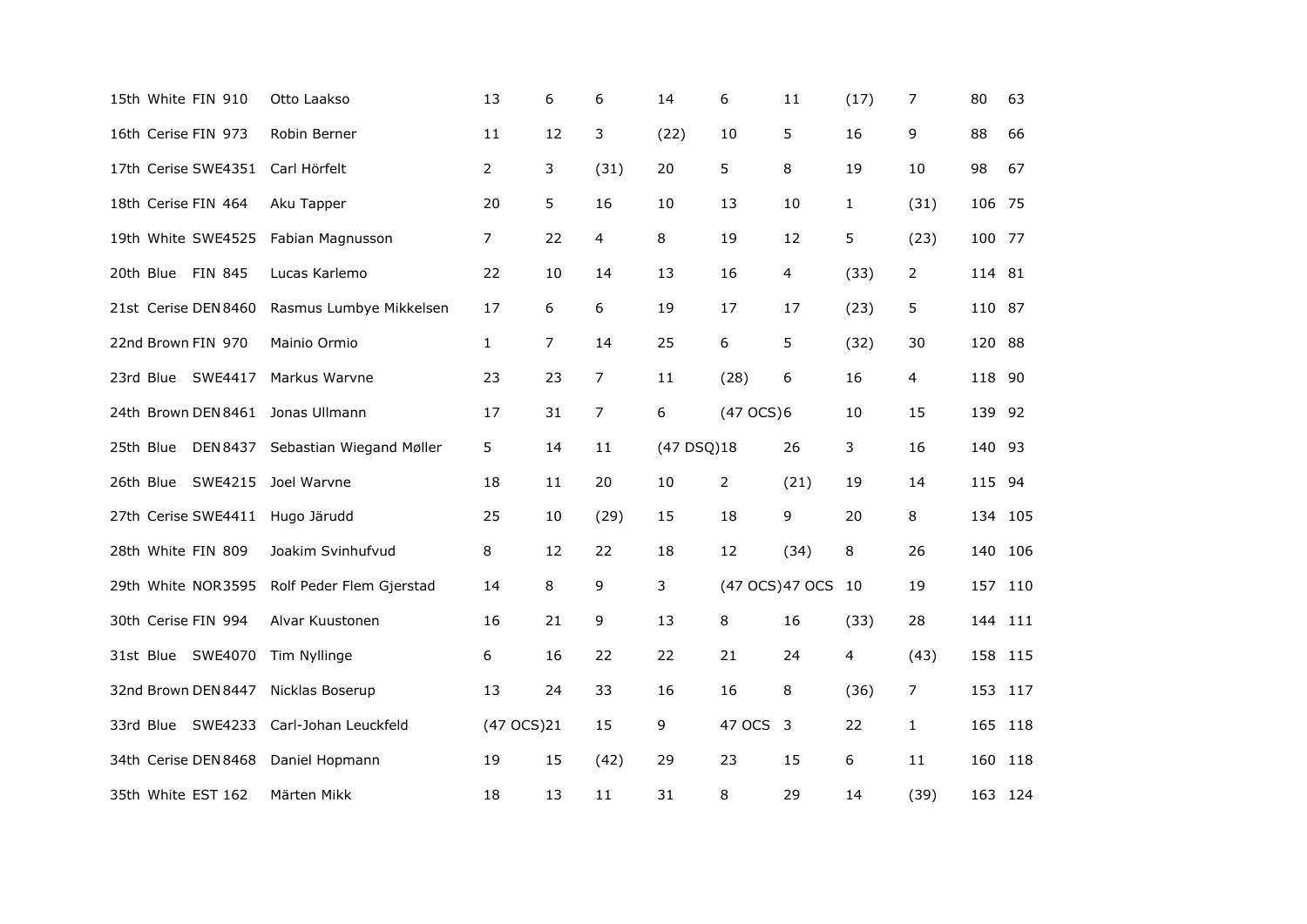|                                        | 36th Cerise NOR3712 Alexander Hylen Klippenberg | 24   | 11   | 27   | 11          | 4              | (43)   | 42           | 6                | 168 125 |  |
|----------------------------------------|-------------------------------------------------|------|------|------|-------------|----------------|--------|--------------|------------------|---------|--|
| 37th Brown NOR3722 Victor Dahl Høgheim |                                                 | 27   | (36) | 16   | 21          | $\overline{7}$ | 15     | 17           | 22               | 161 125 |  |
| 38th Blue                              | NOR3614 Andreas Hjellestad Hella                | 8    | 20   | 40   | 15          | (41)           | 22     | 6            | 17               | 169 128 |  |
| 39th Blue                              | DEN 8424 Anton K. Andersen                      | 12   | 27   | 26   | 19          | 17             | 14     | 15           | (30)             | 160 130 |  |
| 40th Brown FIN 577                     | Jaime Heikkilä Dias                             | 16   | 19   | 24   | 24          | 19             | 22     | 8            | (29)             | 161 132 |  |
| 41st Brown FIN 827                     | Elias Kilpiö                                    | 24   | 16   | 15   | 17          | 25             | 16     | (38)         | 19               | 170 132 |  |
| 42nd White DEN7452 Nikolai Tiedemann   |                                                 | 23   | 17   | 26   | 34          | 5              | 18     | (38)         | 10               | 171 133 |  |
| 43rd Blue EST 194                      | Joosep Laus                                     | 35   | (39) | 24   | 8           | 13             | 32     | 20           | 9                | 180 141 |  |
| 44th Brown DEN 8248                    | <b>Christoffer Munchaus</b>                     | (43) | 29   | 18   | 29          | 14             | 13     | 12           | 26               | 184 141 |  |
| 45th Blue<br>DEN 8359                  | Andreas Krabbe-Christensen                      | 20   | 30   | 25   | 26          | (35)           | 25     | 9            | 12               | 182 147 |  |
| DEN 8430<br>46th Blue                  | Julius Damsgaard                                | 28   | 26   | 21   | 14          | (39)           | 19     | 11           | 33               | 191 152 |  |
| <b>FIN 918</b><br>47th Blue            | Jaakko Vauhkonen                                | 15   | 36   | 12   | 20          | (47 DNF) 13    |        | 35           | 22               | 200 153 |  |
| 48th Brown LAT 71                      | Roberts Vancovics                               | 14   | 14   | 8    | (47 OCS) 26 |                | 47 OCS | 26           | 23               | 205 158 |  |
| 49th Brown SWE4473                     | <b>Marcus Fritz</b>                             | 29   | 23   | 27   | (32)        | 20             | 25     | 14           | 21               | 191 159 |  |
| 50th Brown FIN 954                     | Rasmus Seppi                                    | 30   | 25   | 12   | 12          | 31             | 36     | (47 OCS)14   |                  | 207 160 |  |
| 51st Cerise DEN 8426                   | Emil Hector Kjær                                | 28   | (32) | 32   | 12          | 28             | 29     | 13           | 20               | 194 162 |  |
| 52nd Brown SWE4489 Axel Pantzare       |                                                 | 25   | 20   | 25   | 23          | 22             | 14     | 34           | (47 DNF) 210 163 |         |  |
| 53rd Blue FIN 957                      | Joonas Myhrberg                                 | (38) | 19   | 38   | 31          | 11             | 30     | $\mathbf{1}$ | 34               | 202 164 |  |
| 54th Cerise FIN 572                    | Patrick Schröder                                | 10   | 18   | 28   | (37)        | 27             | 31     | 25           | 25               | 201 164 |  |
| 55th White NOR3670                     | Torstein E. Tenstad                             | 22   | 18   | 28   | (40)        | 14             | 33     | 21           | 29               | 205 165 |  |
| 56th Cerise FIN 825                    | Valtteri Lehti                                  | 30   | 22   | (39) | 24          | 15             | 28     | 27           | 24               | 209 170 |  |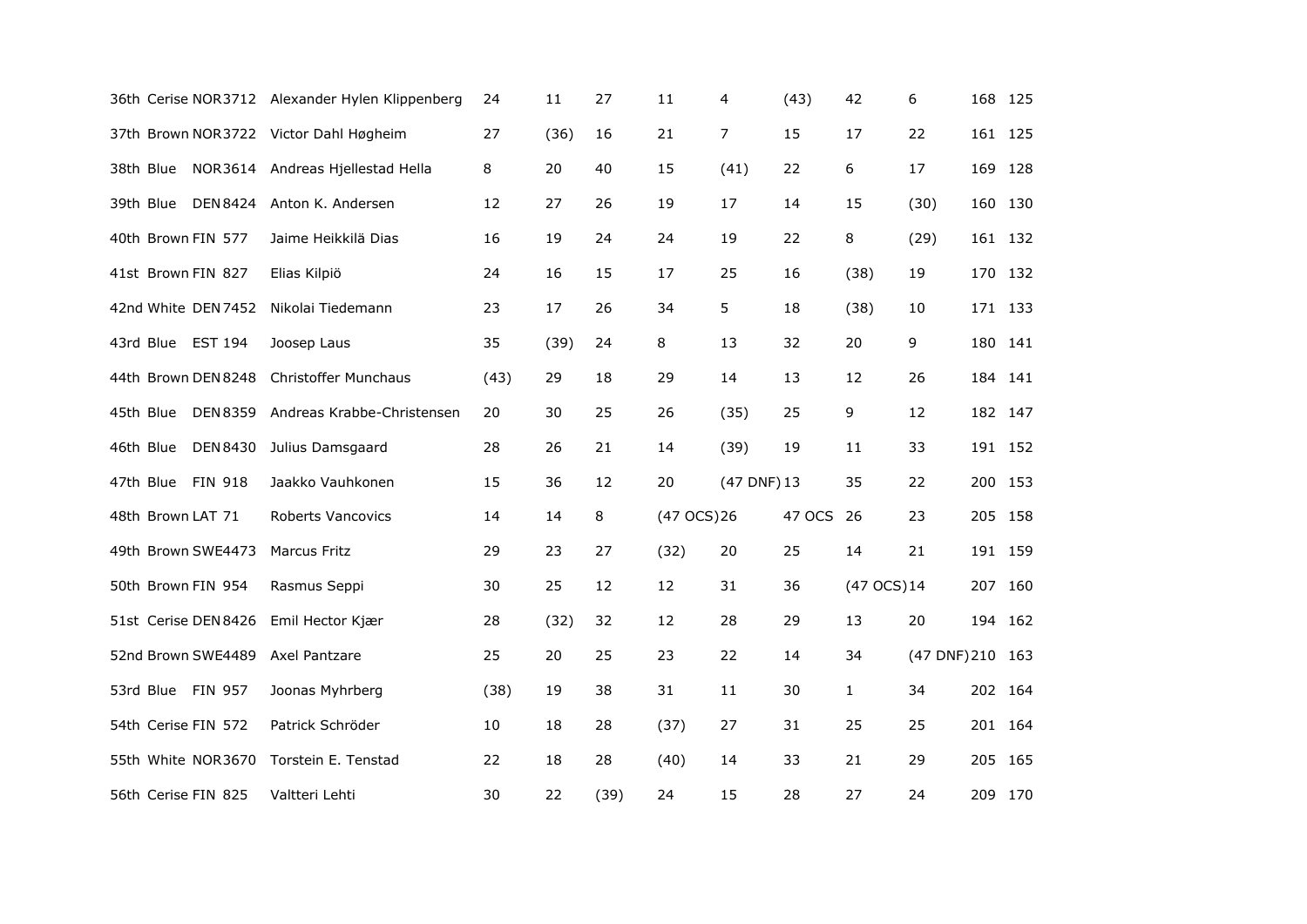| 57th White SWE4074 Eric Dahl           |                           | 15         | 24       | 32   | 25   | 22          | 32         | (36)       | 27               |         | 213 177 |
|----------------------------------------|---------------------------|------------|----------|------|------|-------------|------------|------------|------------------|---------|---------|
| 58th White DEN8433                     | Mads Vestergaard Dommerby | 31         | 31       | 23   | 27   | 36          | 17         | (37)       | 13               |         | 215 178 |
| 59th Brown EST 187                     | Randal Annus              | 21         | 26       | 30   | 27   | 24          | (47 OCS)21 |            | 37               | 233     | 186     |
| 60th Blue FIN 919                      | Andreas Schröder          | 19         | 29       | 35   | (41) | 34          | 18         | 18         | 36               | 230 189 |         |
| 61st Cerise NOR3532                    | Olav Bakke                | 26         | 40       | 41   | 35   | 3           | (44)       | 12         | 33               |         | 234 190 |
| 62nd Cerise NOR369                     | Mads Harsem               | 21         | 27       | 19   | 9    | 37          | 39         | 39         | (47 OCS)238 191  |         |         |
| 63rd White EST 185                     | Melvin Aasav              | 41         | (42)     | 19   | 42   | 24          | 21         | 11         | 35               |         | 235 193 |
| 64th Brown SWE4423                     | Gustav Koritz             | 32         | 33       | 31   | 33   | 30          | 19         | (41)       | 16               |         | 235 194 |
| 65th Cerise SWE4420                    | Andreas Gottfridsson      | (47 OCS)17 |          | 44   | 17   | 36          | 33         | 29         | 18               | 241 194 |         |
| 66th White FIN 352                     | Amos Kalhama              | 29         | 25       | 39   | (43) | 27          | 27         | 41         | 11               |         | 242 199 |
| 67th Blue<br><b>FIN 700</b>            | Jerry Malmivaara          | 39         | 35       | (43) | 34   | 25          | 20         | 25         | 24               |         | 245 202 |
| 68th Blue EST 123                      | Markus Kruus              | 26         | 28       | 23   | 30   | (38)        | 34         | 23         | 38               |         | 240 202 |
| 69th Brown SWE4523                     | Erik Lindberg             | 31         | 38       | 35   | 35   | (47 OCS) 20 |            | 27         | 17               | 250     | 203     |
| 70th White NOR3747                     | Mats Jørgen Engesund      | 40         | 34       | 29   | (45) | 33          | 24         | 22         | 25               | 252 207 |         |
| 71st Cerise LAT 72                     | Robins Li Spats           | (42)       | 28       | 17   | 30   | 29          | 35         | 35         | 34               | 250     | 208     |
| 72nd White DEN8230                     | Ditlev Kenting Hansen     | 43         | 38       | 21   | 36   | 15          | 31         | (44)       | 31               | 259     | 215     |
| 73rd Cerise EST 189                    | Henri August Silluta      | 33         | 35       | 18   | 21   | 41          | (46)       | 26         | 42               |         | 262 216 |
| 74th Cerise NOR3633                    | Thomas Johan Frigstad     | 37         | (45)     | 34   | 23   | 21          | 38         | 31         | 38               |         | 267 222 |
| 75th Cerise NOR3632 Aleksander Gauslaa |                           | 27         | 42       | 30   | (44) | 35          | 37         | 24         | 36               | 275 231 |         |
| 76th White NOR3748                     | Jeppe Nilsen              | 35         | 47 DNE40 |      | 26   | 29          | 23         | 34         | (47 OCS) 281 234 |         |         |
| 77th White LAT 93                      | Toms Fisers - Blumbergs   | 39         | 40       | 20   | 32   | 31          | 30         | (47 DSQ)44 |                  |         | 283 236 |